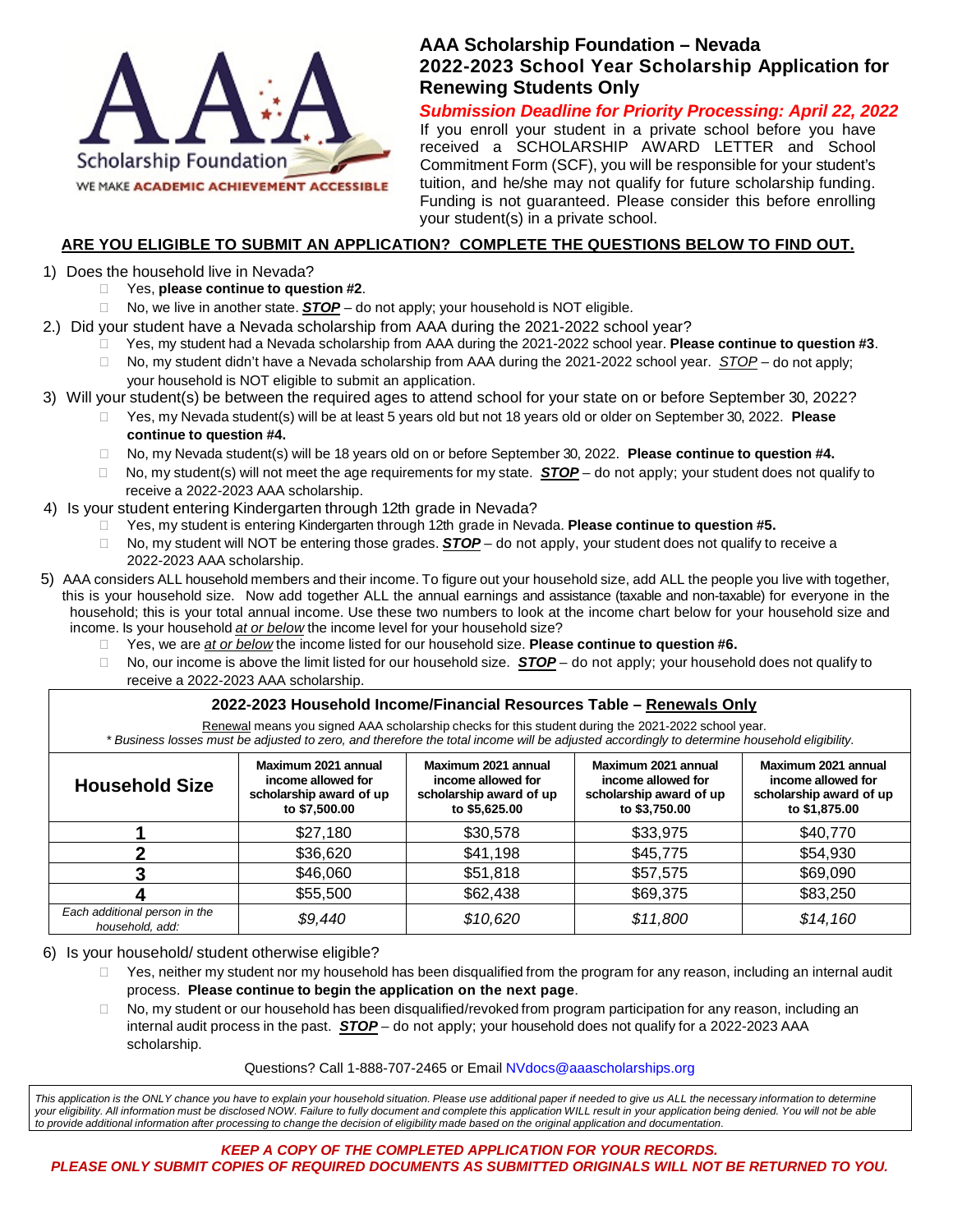# **2022-2023 AAA - Nevada Educational Choice Scholarship Program Application - Page 2**

|                                                                                                                       |                          | IMPORTANT: Fill in the answers asked for in the blank spaces provided throughout this form; write N/A or 0 if items do not apply to you.                                                                                                                                                                          | DO NOT LEAVE ANY BLANK SPACES.                                                                |             |                             |                                                 |
|-----------------------------------------------------------------------------------------------------------------------|--------------------------|-------------------------------------------------------------------------------------------------------------------------------------------------------------------------------------------------------------------------------------------------------------------------------------------------------------------|-----------------------------------------------------------------------------------------------|-------------|-----------------------------|-------------------------------------------------|
|                                                                                                                       |                          |                                                                                                                                                                                                                                                                                                                   | A) PARENT/GUARDIAN "A" Living with the student B) PARENT/GUARDIAN "B" Living with the student |             |                             |                                                 |
| This individual is required to sign scholarship checks.                                                               |                          |                                                                                                                                                                                                                                                                                                                   |                                                                                               |             |                             | This individual cannot sign scholarship checks. |
| Parent A Last Name, First Name, Middle Initial                                                                        |                          |                                                                                                                                                                                                                                                                                                                   | Parent B Last Name, First Name, Middle Initial                                                |             |                             |                                                 |
| Social Security Number                                                                                                |                          | E-mail address (REQUIRED)                                                                                                                                                                                                                                                                                         | Social Security Number                                                                        |             |                             | E-mail address (REQUIRED)                       |
| Relationship to the student:                                                                                          |                          |                                                                                                                                                                                                                                                                                                                   | Relationship to the student:                                                                  |             |                             |                                                 |
| $\Box$ Father<br>$\Box$ Mother                                                                                        |                          | □ Step-Father □ Step-Mother □ Other                                                                                                                                                                                                                                                                               | $\Box$ Father<br>□ Mother                                                                     |             | □ Step-Father □ Step-Mother | $\Box$ Other                                    |
| Home Phone Number                                                                                                     | <b>Cell Phone Number</b> |                                                                                                                                                                                                                                                                                                                   | Home Phone Number                                                                             |             | Cell Phone Number           |                                                 |
| Home (Physical) Address, Apt. # (must be a street address, PO Box not acceptable)                                     |                          |                                                                                                                                                                                                                                                                                                                   |                                                                                               |             |                             |                                                 |
| Home City, State, Zip                                                                                                 |                          |                                                                                                                                                                                                                                                                                                                   |                                                                                               | Home County |                             |                                                 |
| Mailing Address (if different from above) - THIS MAY NOT BE A SCHOOL ADDRESS                                          |                          |                                                                                                                                                                                                                                                                                                                   |                                                                                               |             |                             |                                                 |
|                                                                                                                       |                          |                                                                                                                                                                                                                                                                                                                   |                                                                                               |             |                             |                                                 |
| <b>Mailing City</b>                                                                                                   |                          |                                                                                                                                                                                                                                                                                                                   | <b>Mailing State</b>                                                                          |             | <b>Mailing Zip</b>          |                                                 |
| Parent A Employed By                                                                                                  |                          | Work Phone                                                                                                                                                                                                                                                                                                        | Parent B Employed By                                                                          |             |                             | <b>Work Phone</b>                               |
| C) HOUSEHOLD INFORMATION                                                                                              |                          |                                                                                                                                                                                                                                                                                                                   |                                                                                               |             |                             |                                                 |
| 1) Number of people who lived in your home during 2021:<br>Parents/Guardians ________+ Children ________+ Others ____ |                          | 6) List any parents, not living in the home, for children who live with<br>Parent(s) A and B.                                                                                                                                                                                                                     |                                                                                               |             |                             |                                                 |
|                                                                                                                       |                          |                                                                                                                                                                                                                                                                                                                   | Non-Custodial Parent's Name                                                                   |             |                             | Child's Name                                    |
| 2) What is the language spoken in your home: _                                                                        |                          |                                                                                                                                                                                                                                                                                                                   |                                                                                               |             |                             |                                                 |
| 3) What is PARENT A's marital status today:                                                                           |                          |                                                                                                                                                                                                                                                                                                                   |                                                                                               |             |                             |                                                 |
| □ Single, never Married                                                                                               |                          | Divorced (Divorce Agreement Required)                                                                                                                                                                                                                                                                             |                                                                                               |             |                             |                                                 |
| □ Married                                                                                                             |                          | □ Separated (Separation Agreement Required)                                                                                                                                                                                                                                                                       |                                                                                               |             |                             |                                                 |
| □ Divorced/Remarried<br>□ Living w/boyfriend,<br>□ Widowed<br>girlfriend, fiancé                                      |                          | 7) Does PARENT A and/or B have a divorce/separation agreement?<br><b>□ Yes □ No</b><br>If YES, provide a copy of the divorce/separation agreement if you do not claim<br>the child(ren) on your taxes, to show that they live with you.<br>If NO, proof of separate address for non-custodial parent is required. |                                                                                               |             |                             |                                                 |
| 4) Does PARENT A receive child support for any children in the home?<br>$\Box$ Yes $\Box$ No                          |                          | 8) Date of Separation (Month/Year) or N/A:                                                                                                                                                                                                                                                                        |                                                                                               |             |                             |                                                 |
| 5) Does PARENT B receive child support for any children in the home?<br>□ Yes □ No                                    |                          | 9) Date of Divorce (Month/Year) or N/A:                                                                                                                                                                                                                                                                           |                                                                                               |             |                             |                                                 |

You must provide All 2021 earnings and assistance documentation for the below individuals (Form 1040 Federal Tax Return, Social Security Income, etc.) List any additional people that live with you on a separate sheet of paper, if needed. If anyone has moved out or there is a change, you must explain on a separate sheet of paper. *Birth Certificates are required for ALL children 18 and under*.

| <b>PLEASE PRINT</b><br>Name | Relationship<br>to Parent A | Age | Did they file 2021<br><b>Federal Tax Return?</b><br>(check one) | <b>Total Earnings or</b><br><b>Assistance</b><br>Received in 2021 | How long has this<br>person lived with<br><b>PARENT A?</b> |
|-----------------------------|-----------------------------|-----|-----------------------------------------------------------------|-------------------------------------------------------------------|------------------------------------------------------------|
|                             |                             |     | $\Box$ No<br>$\square$ Yes                                      |                                                                   |                                                            |
|                             |                             |     | $\Box$ No<br>$\square$ Yes                                      |                                                                   |                                                            |
|                             |                             |     | $\Box$ No<br>$\Box$ Yes                                         |                                                                   |                                                            |
|                             |                             |     | $\Box$ No<br>∃ Yes                                              |                                                                   |                                                            |

This application is the ONLY chance you have to explain your household situation. Please use additional paper if needed to give us ALL the necessary information to determine your eligibility. All information must be disclosed NOW. Failure to fully document and complete this application WILL result in your application being denied. You will not be able to<br>provide additional information after pr

#### *KEEP A COPY OF THE COMPLETED APPLICATION FOR YOUR RECORDS.*

*PLEASE ONLY SUBMIT COPIES OF REQUIRED DOCUMENTS AS SUBMITTED ORIGINALS WILL NOT BE RETURNED TO YOU.*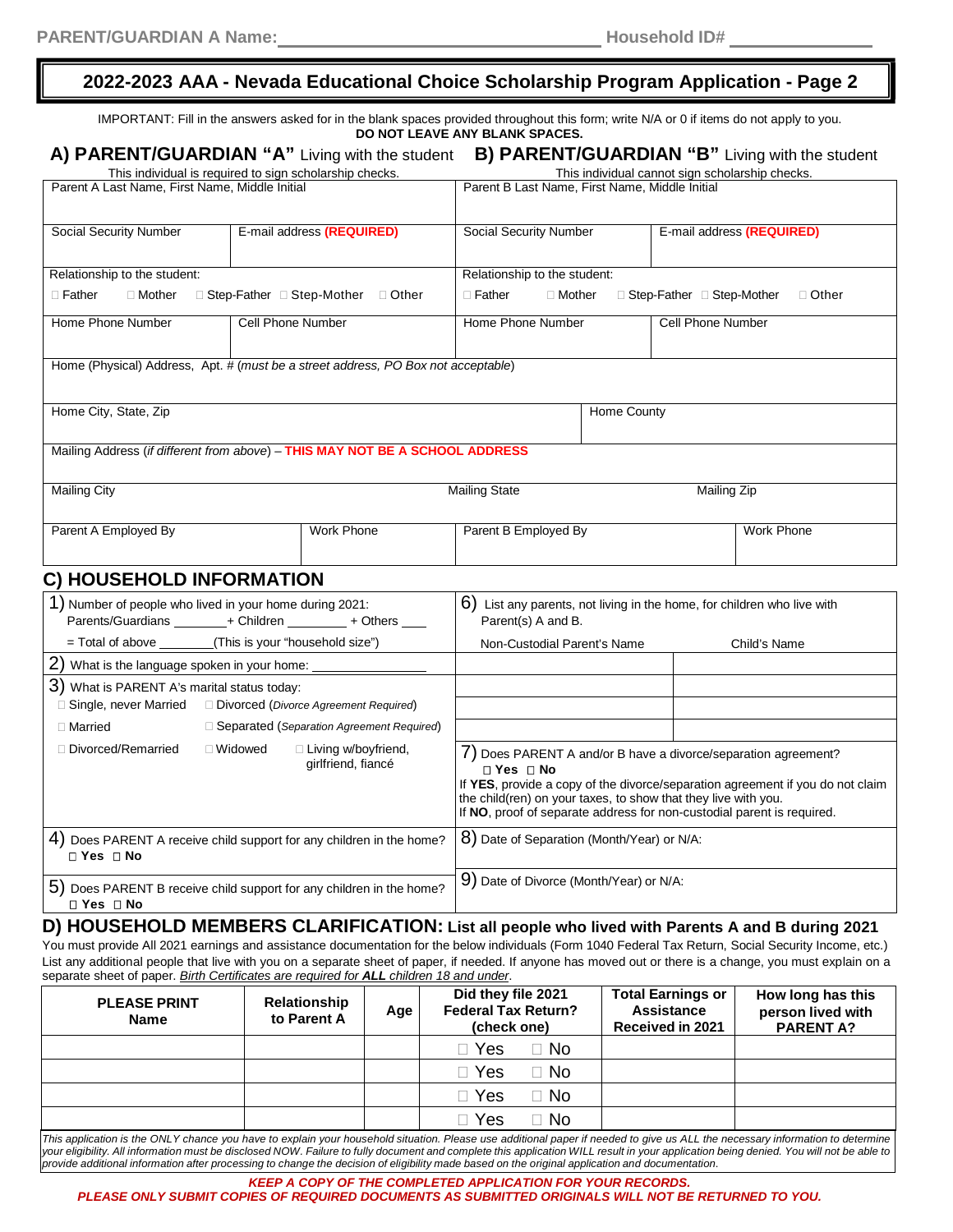# **2022-2023 AAA - Nevada Educational Choice Scholarship Program Application - Page 3**

### **E) HOUSING INFORMATION**

| 1) Do you rent or own your residence (check one)?<br>Rent □ Own                      |
|--------------------------------------------------------------------------------------|
| 2)<br>What is the monthly mortgage or rent payment? $$$<br>per month                 |
| a. What amount do you pay? $$$<br>per month                                          |
| b. What amount is paid by others? \$<br>per month. Explain relationship to Parent A: |

# **F) STUDENT INFORMATION (Only complete for students for whom you want to renew a scholarship)**

If applying for more than 2 students, make a copy of this page before completing every question.

| Student #1 Last Name, First Name, Middle Initial:                                                                                              | Date of Birth (MM/DD/YY) Birth Certificate Required:                                            |  |  |
|------------------------------------------------------------------------------------------------------------------------------------------------|-------------------------------------------------------------------------------------------------|--|--|
| Student SS#:                                                                                                                                   | Student Gender:<br>$\Box$ Male<br>$\Box$ Female                                                 |  |  |
| $\Box$ Child/Stepchild<br>Student Relationship to Parent/Guardian A:<br>□ Other (Explain)                                                      | □ Grandchild<br>$\square$ Niece/Nephew                                                          |  |  |
| □ American Indian or Alaska Native □ Asian or Pacific Islander □ Black, non-Hispanic<br>Race:<br>□ Hispanic □ Mixed Race □ White, non-Hispanic |                                                                                                 |  |  |
| Grade Level Student will be entering in August of 2022-2023:                                                                                   |                                                                                                 |  |  |
| Name of School attended 2021-2022:                                                                                                             |                                                                                                 |  |  |
| School County attended in 2021-2022:                                                                                                           |                                                                                                 |  |  |
| $\Box$ Private<br>Type of School attended in 2021-2022:                                                                                        |                                                                                                 |  |  |
| Does this student receive any of the following?                                                                                                | $\Box$ TANF $\Box$ Food Stamps $\Box$ FDPIR $\Box$ Free/Reduced Lunch $\Box$ ESE $\Box$ Title 1 |  |  |
| Type of Student: $\Box$ Renewal (Renewal means you signed AAA scholarship checks for this student in 2021-2022)                                |                                                                                                 |  |  |

| Student #2 Last Name, First Name, Middle Initial:                                                                                                             | Date of Birth (MM/DD/YY) Birth Certificate Required:              |  |  |  |
|---------------------------------------------------------------------------------------------------------------------------------------------------------------|-------------------------------------------------------------------|--|--|--|
| Student SS#:                                                                                                                                                  | Student Gender:<br>$\Box$ Female<br>$\Box$ Male                   |  |  |  |
| Child/Stepchild<br>Student Relationship to Parent/Guardian A:<br>□ Other (Explain)_                                                                           | □ Niece/Nephew<br>$\Box$ Grandchild                               |  |  |  |
| □ American Indian or Alaska Native □ Asian or Pacific Islander □ Black, non-Hispanic<br>Race:<br>$\Box$ Hispanic $\Box$ Mixed Race $\Box$ White, non-Hispanic |                                                                   |  |  |  |
| Grade Level Student will be entering in August of 2022-2023:                                                                                                  |                                                                   |  |  |  |
| Name of School attended 2021-2022:                                                                                                                            |                                                                   |  |  |  |
| School County attended in 2021-2022:                                                                                                                          |                                                                   |  |  |  |
| $\Box$ Private<br>Type of School attended in 2021-2022:                                                                                                       |                                                                   |  |  |  |
| Does this student receive any of the following?                                                                                                               | □ TANF □ Food Stamps □ FDPIR □ Free/Reduced Lunch □ ESE □ Title 1 |  |  |  |
| Type of Student: $\Box$ Renewal (Renewal means you signed AAA scholarship checks for this student in 2021-2022)                                               |                                                                   |  |  |  |

#### BE SURE TO COMPLETE ALL PAGES OF THE APPLICATION, INCLUDING THE SIGNATURE PAGE. To check the processing status of your application, go t[o https://webportalapp.com/sp/aaasf\\_22](https://webportalapp.com/sp/aaasf_22) Questions? Call 1-888-707-2465 or Email [NVdocs@aaascholarships.org](mailto:NVdocs@aaascholarships.org)

This application is the ONLY chance you have to explain your household situation. Please use additional paper if needed to give us ALL the necessary information to determine your eligibility. All information must be disclosed NOW. Failure to fully document and complete this application WILL result in your application being denied. You will not be able to provide additional information after processing to change the decision of eligibility made based on the original application and documentation.

*KEEP A COPY OF THE COMPLETED APPLICATION FOR YOUR RECORDS. PLEASE ONLY SUBMIT COPIES OF REQUIRED DOCUMENTS AS SUBMITTED ORIGINALS WILL NOT BE RETURNED TO YOU.*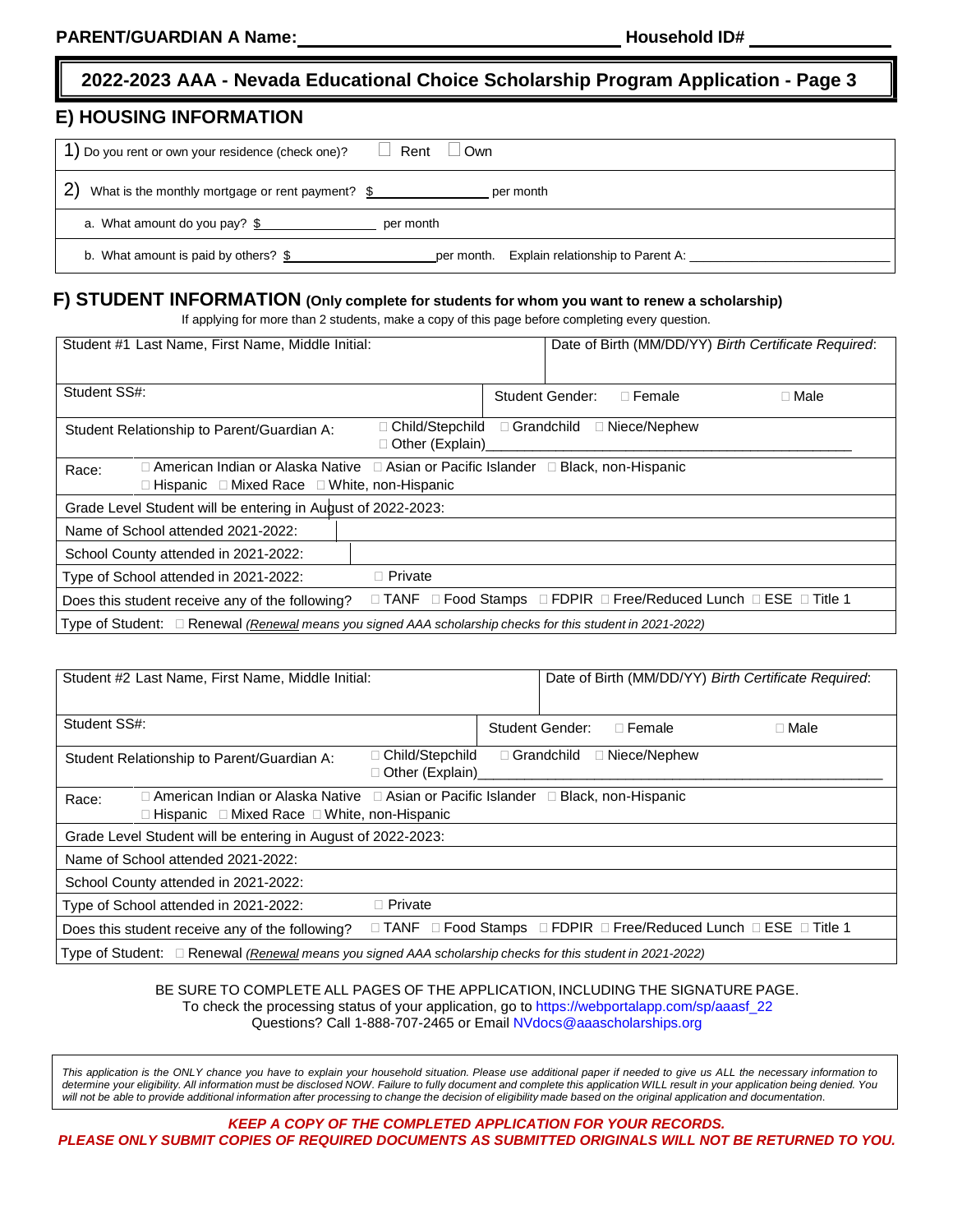# **2022-2023 AAA - Nevada Educational Choice Scholarship Program Application - Page 4**

### **G) TAXABLE INCOME**

The 2021 federal tax return for our household was: □ Filed (Complete all of Section G) □ Not filed yet (See Required Documentation section) I/We do not file. I/We only receive non-taxable assistance **(Complete Section H and IRS Did Not File Statement on Page** 6).

|    | Total number of dependents listed on 2021 Form 1040                                                                  |  |
|----|----------------------------------------------------------------------------------------------------------------------|--|
|    | Total Income Reported on 2021 Form 1040 line 9 (Attach a hand-signed copy of the tax return, including ALL schedules |  |
|    | and forms and all Forms W-2)                                                                                         |  |
| 3) | Net business income* from self-employment, farm, rentals, and other businesses from Form 1040, Schedule 1, lines 3,  |  |
|    | 5, and 6 (Attach Schedules C, E, and/or F from your 2021 Form 1040)                                                  |  |

\* Business losses will be adjusted to zero, and therefore, the total income will be adjusted accordingly to determine household eligibility.

# **H) NON-TAXABLE EARNINGS AND ASSISTANCE**

List the total "**ANNUAL**" amount received by everyone in the household from 1/1/21-12/31/21. **DO NOT** list monthly amounts

| Child Support                                                                                                                                                                                                                                                                                              |   | 6) Cash Assistance for 2021 (TANF)                               |  |
|------------------------------------------------------------------------------------------------------------------------------------------------------------------------------------------------------------------------------------------------------------------------------------------------------------|---|------------------------------------------------------------------|--|
| 2) Social Security Income (SSA/SSD, etc.) (Provide<br>2021 documentation for all recipients in household.) $\oint$                                                                                                                                                                                         |   | 7) Food Stamps for 2021                                          |  |
| 3) Other non-taxable income (Working for cash,<br>Adoption and/ or Foster Subsidy, Worker's Comp.,<br>Disability, Pension / Retirement, etc.)                                                                                                                                                              | ጥ | 8) Housing Assistance for 2021 (Sec. 8, HUD,<br>parsonage, etc.) |  |
| 4) Gifts from family and/or friends                                                                                                                                                                                                                                                                        |   | 9<br>Loans from family and/or friends                            |  |
| 5) Personal Savings/Investment Accounts used for<br>household expenses in 2021<br>(Do not include totals listed in Section I)<br>tive in a second and decided the factors of a stress of all close and statement of decided and competitive total and the factor of the total of the total of the total of |   |                                                                  |  |

\*You must provide 2021 documentation for items 2-9; either an official year-end statement or documentation showing totals from 1/1/21-12/31/21

### **I) UNUSUAL CIRCUMSTANCE** (tell us if your current circumstances are different from what they were in 2021)

| Loss of job                                                                                                | Child support reduction        | Bankruptcy                                      |  |
|------------------------------------------------------------------------------------------------------------|--------------------------------|-------------------------------------------------|--|
| Recent separation/divorce                                                                                  | Change in family living status | $\Box$ Became eligible for disability insurance |  |
| $\Box$ Change in work status                                                                               | Death in the household         | $\Box$ Became eligible for social security      |  |
| Income reduction                                                                                           | Change in custody              | Other                                           |  |
| Provide a brief explanation of the situation and attach documentation for all circumstances checked above: |                                |                                                 |  |

### BE SURE TO COMPLETE ALL PAGES OF THE APPLICATION, INCLUDING THE SIGNATURE PAGE. To check the processing status of your application, go to [https://webportalapp.com/sp/aaasf\\_22](https://webportalapp.com/sp/aaasf_22)

Questions? Call 1-888-707-2465 or Emai[l NVdocs@aaascholarships.org](mailto:NVdocs@aaascholarships.org)

This application is the ONLY chance you have to explain your household situation. Please use additional paper if needed to give us ALL the necessary information to determine your eligibility. All information must be disclosed NOW. Failure to fully document and complete this application WILL result in your application being denied. You will not be able to provide additional information after processing to change the decision of eligibility made based on the original application and documentation.

*KEEP A COPY OF THE COMPLETED APPLICATION FOR YOUR RECORDS. PLEASE ONLY SUBMIT COPIES OF REQUIRED DOCUMENTS AS SUBMITTED ORIGINALS WILL NOT BE RETURNED TO YOU.*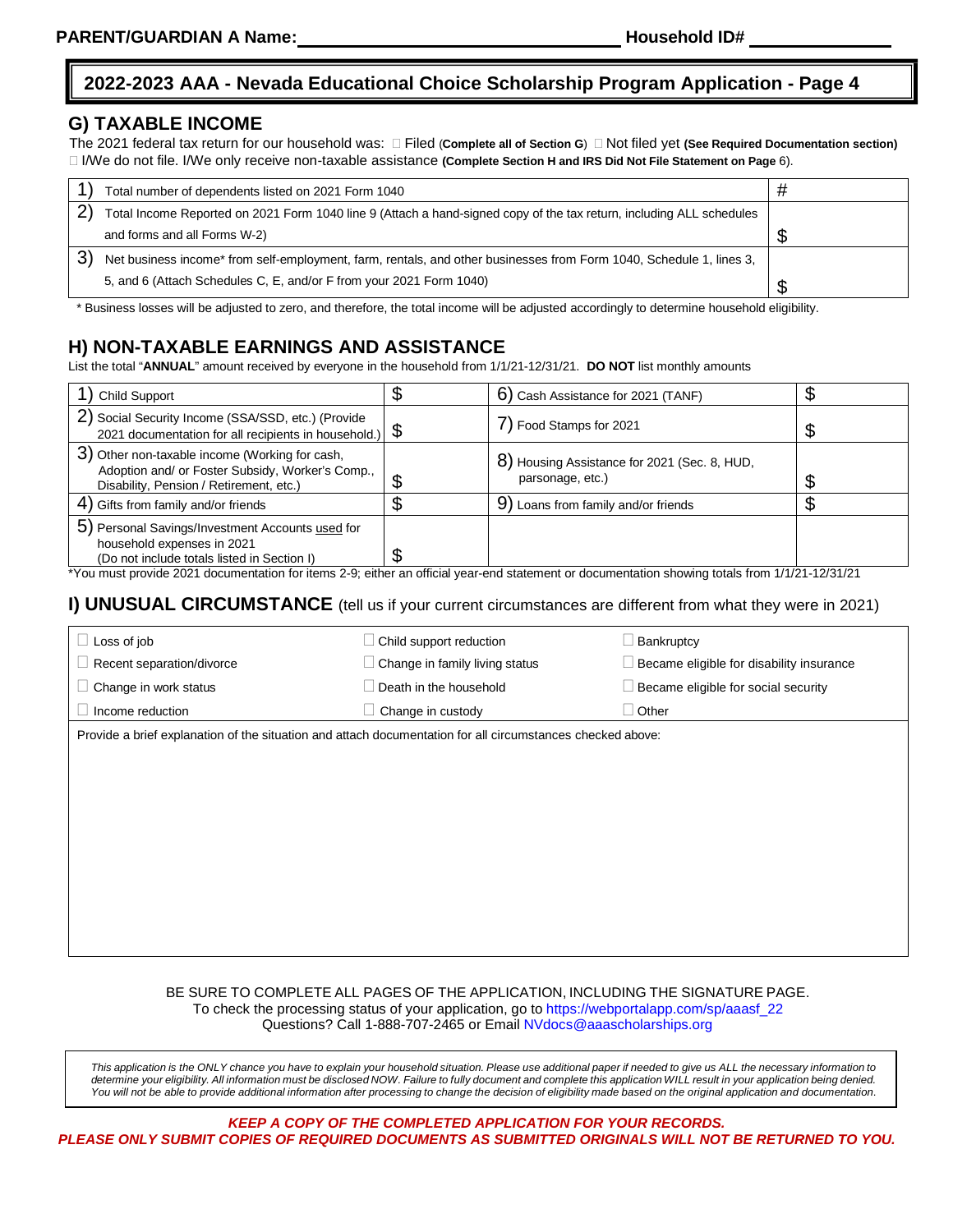# **2022-2023 AAA- Nevada Educational Choice Scholarship Program Application - Page 5**

## **K) HOW DID YOU HEAR ABOUT AAA SCHOLARSHIP PROGRAM?**

| $\Box$ Renewing Household                                           | Flyer, brochure, or poster         | Internet Search                        |
|---------------------------------------------------------------------|------------------------------------|----------------------------------------|
| Another scholarship parent                                          | $\Box$ At an event in my community | Social Media (Facebook, Twitter, etc.) |
| Referred by friend, family, or work<br>associate not on scholarship | Newspaper ad or article            | Employer communication                 |
| Referred by private school                                          | State Agency                       | Other:                                 |

# **L) CERTIFICATION AND AUTHORIZATION SIGNATURE(S)**

I certify that the information provided on the application and all supporting documentation submitted at any time is true, correct, and complete to the best of my knowledge. I understand that if I give information that is not true or if I withhold information and my student(s) receive a scholarship for which they are not eligible, I can be lawfully punished for fraud, and the scholarship will be denied or revoked.  $\checkmark$  I understand that any information I provide at any time will be verified, which may include computer file matching, public records

search, IRS transcripts, and that I may be required to provide other information and/or documentation.

 $\checkmark$  I authorize the release of personal, financial, and educational information for the purpose of determining eligibility and for research.

 $\checkmark$  I understand that AAA Scholarship Foundation does not discriminate because of race, color, sex, age, disability, religion, nationality, sexual orientation, political affiliation, or gender identification or expression.

 I authorize AAA Scholarship Foundation and its application management system to make this form, the information therein, and all supporting documentation available to the appropriate state agencies as required by the law governing the scholarships.

 $\checkmark$  I agree to follow the rules and responsibilities as they apply to the program as set forth in the Parent and School Handbook, available online at [www.aaascholarships.org.](http://www.aaascholarships.org/)

 $\checkmark$  I understand that it is my responsibility to notify my child's public school district if I intend to withdraw him/her.

 $\checkmark$  I understand that it is my right and responsibility to read and understand a private school's admission and conduct policy before requesting to enroll my child(ren) into an eligible private school.

 $\checkmark$  I understand if I am deemed eligible and am awarded a scholarship, that I am not automatically entitled to a scholarship in the following years.

 $\checkmark$  I understand that it is my responsibility to reapply and document my eligibility whenever I am required to if I accept a scholarship.

√ I understand if I enroll my student(s) into a private school before receipt of a Scholarship Award Letter and School Commitment Form (SCF), I will be responsible for their tuition, and the student(s) may not qualify for future scholarship funding.

 $\checkmark$  I understand funding is not guaranteed.

### **M) SIGNATURES** (Must be handwritten. Electronic Signatures are not accepted.)

| Parent/Guardian      | Date |
|----------------------|------|
| Parent/Guardian<br>Þ | Date |

# **N) REQUIRED DOCUMENTATION**

The application MUST include the following with the completed application (and any other documentation requested):

 $□$  Birth Certificates required for all household members 18 years old and under – Do Not Send Originals  $□$  2021 Hand-Signed Form 1040 (No Electronic Signatures). All Schedules/Forms & all Forms W-2 (No

 2021 Hand-Signed Form 1040 **(No Electronic Signatures).** All Schedules/Forms & all Forms W-2 (**No Extensions Accepted**)

2021 Non-taxable Earnings and Assistance Documentation, if applicable (Ex: Food Stamps, Housing Assistance, etc.)

- □ Sworn Statement for IRS Did Not File Tax Return (page 6), if applicable (if you didn't file taxes)
- $\Box$  Letter/documentation of Unusual Circumstances, if needed

 $\Box$  Separation/Divorce Agreement, if applicable

### **Mail All Pages of the Completed Application and Required Documentation to:**

### AAA Scholarship Foundation, P.O. Box 15719, Tampa, FL 33684-5719

Processing of applications is typically completed within 10-12 weeks once ALL required documentation is received. To check the processing status of your application, go to [https://webportalapp.com/sp/aaasf\\_22](https://webportalapp.com/sp/aaasf_22) Questions? Call 1-888-707-2465 or Email [NVdocs@aaascholarships.org](mailto:NVdocs@aaascholarships.org)

This application is the ONLY chance you have to explain your household situation. Please use additional paper if needed to give us ALL the necessary information to determine your eligibility. All information must be disclosed NOW. Failure to fully document and complete this application WILL result in your application being denied. You will not be able to provide additional information after processing to change the decision of eligibility made based on the original application and documentation.